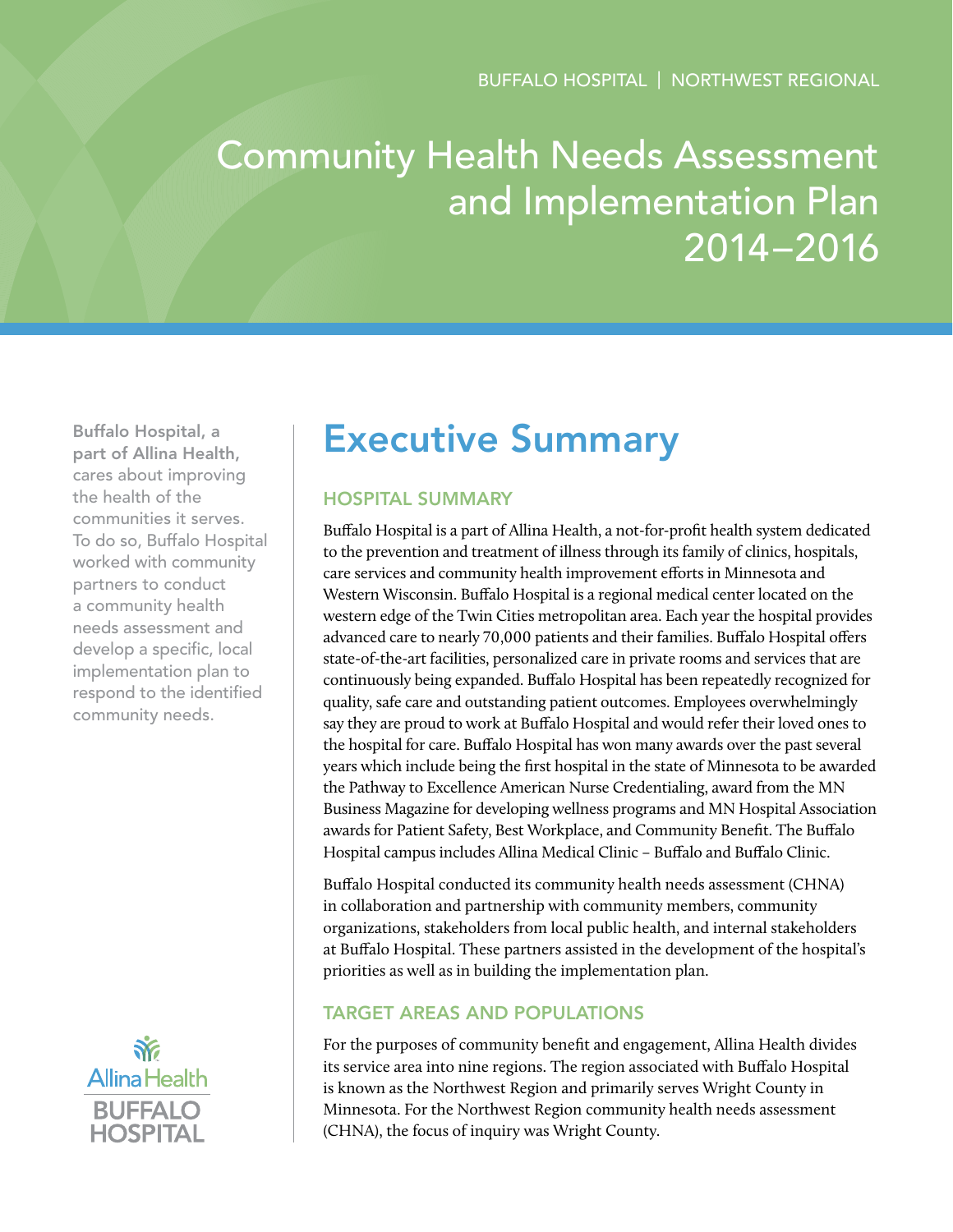## Needs Assessment Process

The needs assessment plan was based on a set of best practices for community health assessment developed by the Catholic Health Association with the purpose of identifying two to three regional priority areas to focus on for FY 2014–2016. The process was designed to rely on existing public data, directly engage community stakeholders and collaborate with local public health and other health providers. The Northwest Region Community Engagement Lead and the Community Health Programs Coordinator guided the effort for Buffalo Hospital.

The Buffalo Hospital assessment was conducted in three stages: data review and setting priorities, community health dialogues and community assets inventory, and action planning. The process began in April 2012 with the development of the CHNA plan and was completed in August 2013 with the final presentation of the assessment and action plan to the Buffalo Hospital Community Benefit Advisory Council and the Buffalo Hospital Board of Directors.

## DATA REVIEW AND PRIORITIZATION

The data review and priority-setting phase began with the compilation of existing health-related data. Stakeholders reviewed three datasets, including Stratis Health Minnesota County Profiles, Minnesota County-Level Indicators for Community Health Assessment, and County Health Rankings. They then developed an initial list of priorities. Assessment stakeholders used the Hanlon Method, a systematic prioritization process, to rank the health-related issues based on three criteria: size of the problem, seriousness of the problem, and estimated effectiveness of the solution. Stakeholders were then asked to consider the numerical rankings given to each issue along with a set of discussion questions to choose the final priority issues.

The prioritization process identified the following three priority issues for the community:

- 1. Obesity and physical activity
- 2. Chronic disease and chronic disease management
- 3. Mental health

## Community Dialogues

In spring 2013, Buffalo Hospital held meetings designed to solicit feedback from the community on how the hospital could most effectively address the selected priority issues. These community dialogues were an opportunity for Buffalo Hospital to hear from a broader group of community members, identify ideas and strategies to respond to the priority issues and inform the action-planning phase of the needs assessment. A dialogue report summarizes the findings and will guide the development of the Implementation Plan.

## Community Assets Inventory

Between the community health dialogues and the action-planning phase, the Community Engagement lead for Buffalo Hospital developed an inventory of existing programs and services within the region related to the priority areas identified in the needs assessment. The inventory included the location of the program (hospital, clinic or community) as well as the target population and community partners. The purpose of the inventory was to identify:

- Gaps in services and opportunities for new work
- Where and with whom there is a lot of work already being done
- Opportunities for partnership and/or collaboration.

## Action Planning

The final phase of the CHNA process was to develop the implementation plan for Buffalo Hospital. The implementation plan is a set of actions that the hospital will take to respond to the needs identified through the community health needs assessment process. Buffalo Hospital used its Community Benefit Advisory Council to engage with internal and external stakeholders including representatives from Wright County Public Health, Buffalo City Council, the Buffalo Hospital Foundation executive director and board members, and mental health providers over three meetings to develop the implementation plan for FY 2014–2016.

The process included four steps:

- 1. Identifying key goals, objectives and indicators related to the priority issues
- 2. Reviewing Community Health Dialogues report and Community Assets Inventory
- 3. Selecting evidence-based strategies and programs to address the issues
- 4. Assigning roles and partners for implementing each strategy.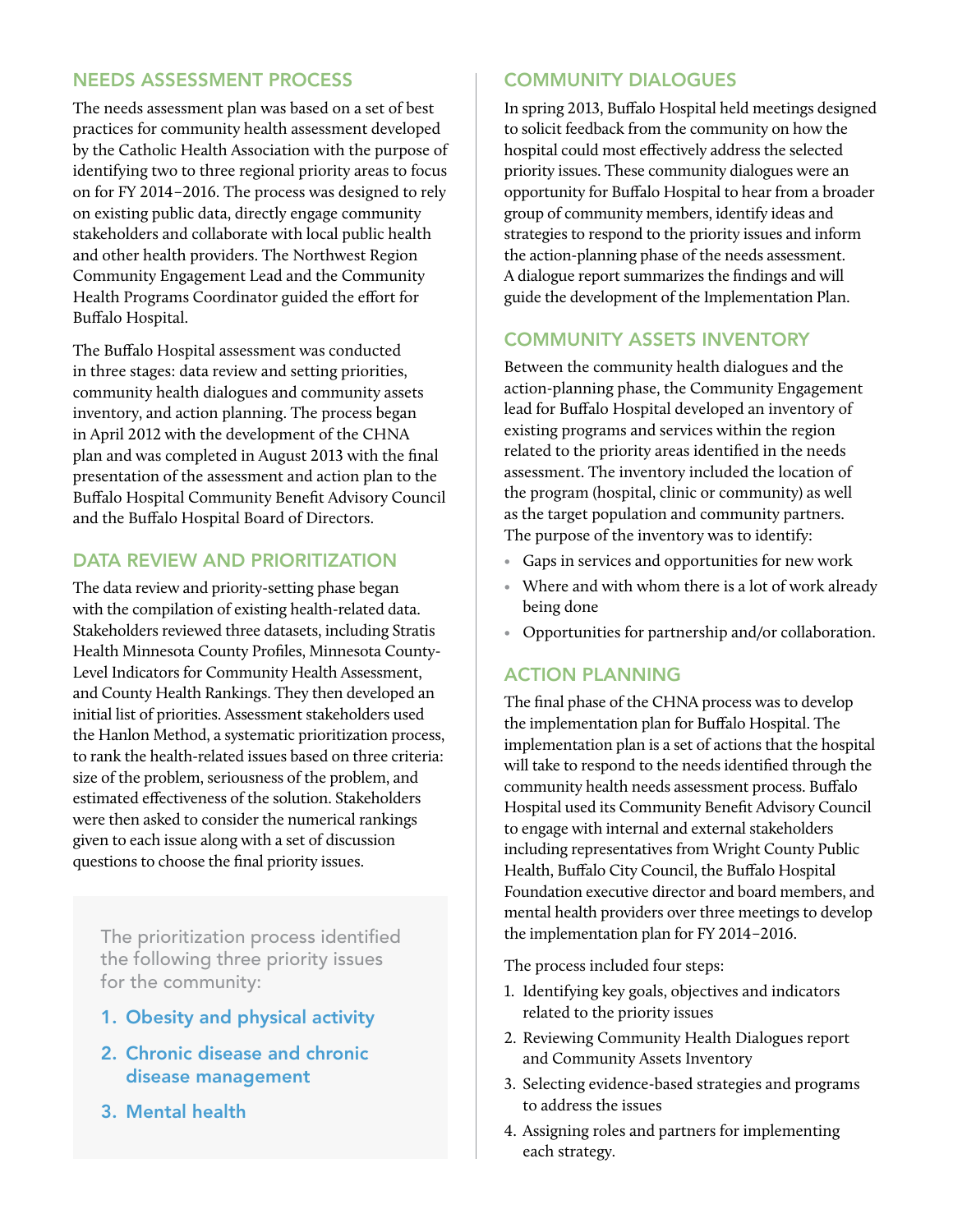## Implementation Plan

The implementation plan is a three-year plan depicting the overall work that Buffalo Hospital plans to do to address priority issues in the community. Yearly work plans will be developed to provide detailed actions, accountabilities, evaluation measures and timelines.

In formulating its implementation strategy for each of the priority areas, Buffalo Hospital chose to focus on strategies and programs that would not just educate people about the issues, but also empower people in the community to take action to address these issues. For example, Buffalo Hospital has a history of creating wellness initiatives which are designed to create educational programming that goes beyond providing information to the participants. These programs are based on the belief that self-motivation is essential to making and sustaining positive behavioral modifications. These programs teach participants to discover their true motivation for making lifestyle changes and provide them with strategies and resources on how to sustain their positive behaviors once the changes take place.

## Obesity and physical activity

## Goal: Reduce obesity and increase physical activity

#### **INDICATORS**

- Reduce proportion of adolescents and adults who are overweight or obese.
- Increase the proportion of adults and teens who meet current Federal physical activity guidelines for aerobic physical activity and for musclestrengthening activity

Buffalo Hospital's strategy to address obesity and encourage physical activity in its community will focus on two key areas: education around the risks of obesity, and providing programs designed to reduce obesity and increase physical activity in the community by encouraging and motivating people to take actions that will improve their overall health. Planned programs include:

• Partnering with local food vendors to raise awareness in the community about healthy eating and venues to access healthy food: raising awareness of local farms, identifying healthy options at restaurants, supporting and promoting community gardens. *Partners: public health, local restaurants, farmers markets, community co-ops*

- Continuing the "Let's Talk Wellness" programming in community worksite settings. *Partners: local employers*
- Continuing and expanding the Healthy Community Partnership initiative. *Partner: public health*
- Creating and supporting programming that combines educational, environmental and behavioral activities at worksites and community centers. *Partners: senior centers, community fitness centers, clinics, employers*
- Enhancing and expanding options for physical activity and nutrition education using the Health Powered Kids developed by Allina Health. *Partners: clinics, local school districts, community programs targeting children*
- Facilitating and promoting nutritional coaching and groups targeting families and children. *Partners: schools, community centers, community programs*
- Continuing to expand the Healthy Eating for Successful Living for people older than the age of 55. *Partners: Senior centers, fitness centers*
- Supporting the Silver Sneakers program in the community. *Partners: Senior centers, fitness centers*
- Organizing and implementing a promotional campaign to encourage healthy choices. *Partners: public health, local health and wellness groups and organizations*
- Providing motivational talks in the community encouraging healthy changes in behavior. *Partners: providers, clinics, public health, local health and wellness groups and organizations*
- Piloting an "Adopt a School Program," which pairs physicians with schools to provide monthly educational talks combined with events and other activities that promote healthy eating and physical activity. *Partners: clinics, schools, public health*

## Chronic disease and chronic disease management

## Goal: Increase early detection and improve self-management of chronic diseases

#### **INDICATORS**

- Increase the number of adults who are screened for chronic diseases
- Increase the number of adults who are able to monitor and manage their chronic conditions.

Buffalo Hospital's strategy to address chronic diseases and chronic disease management in its community